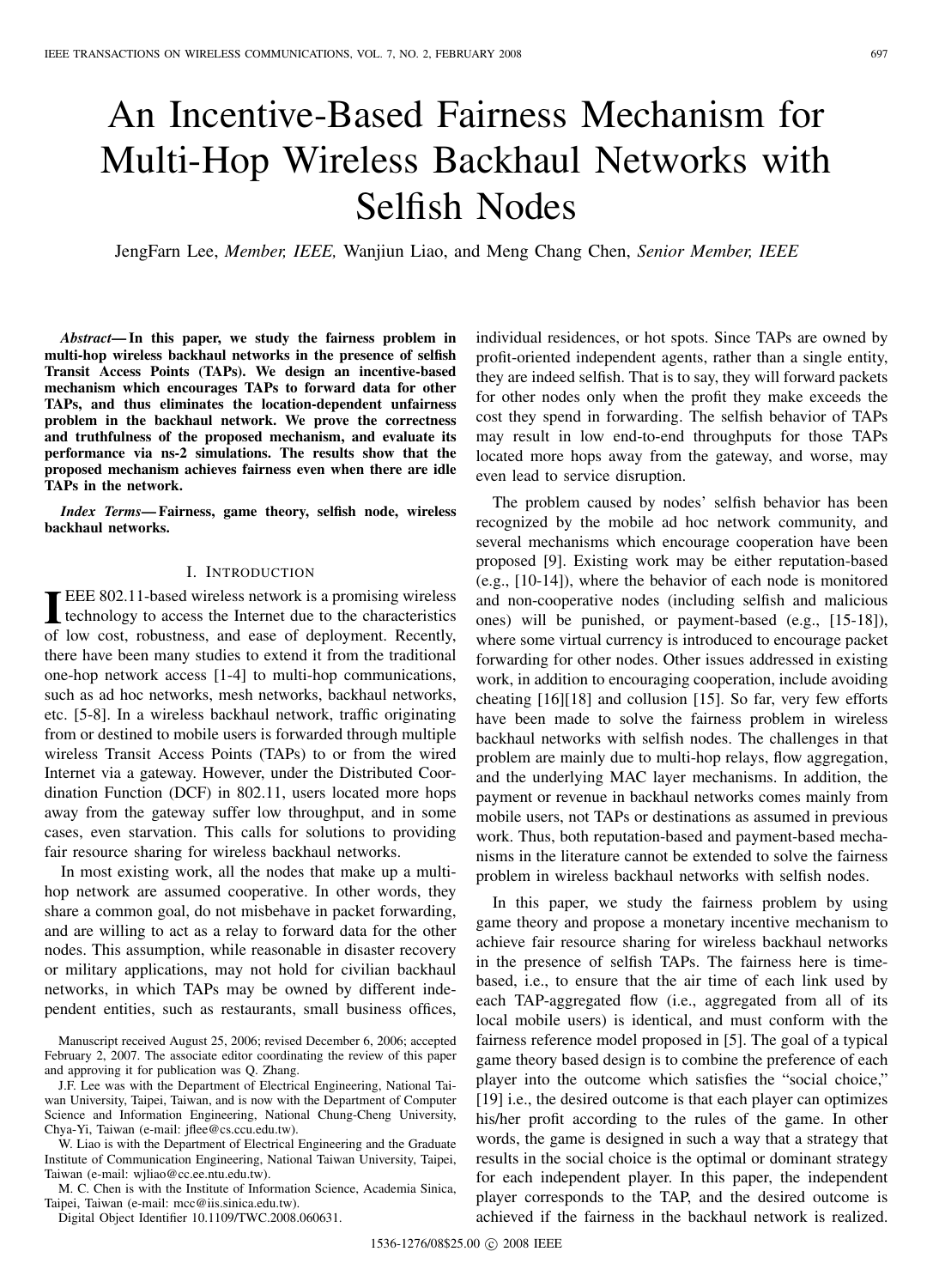In our game, each TAP is selfish and wants to maximize its profit; each mobile user pays its associated TAP for successful data transmission. We introduce two kinds of virtual currency in the game and design an incentive mechanism by which the fairness is realized and the TAPs have no incentive to cheat and collude. We prove that our mechanism is correct and truthful, and evaluate the performance of our mechanism via ns-2 simulations. To the best of our knowledge, this is the first work which achieves fair resource sharing and acts truthfully for wireless backhaul networks in the presence of selfish TAPs.

The rest of the paper is organized as follows. In Section II, we present the network model in our design, describe the fairness reference model adopted in this paper, and introduce the virtual currency used in the game design. In Section III, we propose an incentive-based fairness mechanism in a game theory based approach. We then prove the correctness and truthfulness of this mechanism in Section IV, and evaluate the performance of the proposed mechanism via ns-2 simulations in Section V. Finally, this paper is concluded in Section VI.

#### II. NETWORK MODEL AND ASSUMPTIONS

#### *A. Network Model*

We consider static, non-cooperative TAPs in a multi-hop wireless backhaul network. Each TAP is selfish, and its objective is to maximize its own profit. In other words, TAPs are economically rational in the sense that they will not take actions unless the profits of their actions are positive. The profit here refers to the income earned by their actions minus the cost spent in the actions. Mobile users pay the attached TAPs for sending data. The data traffic of mobile users is then forwarded through multiple intermediate TAPs to reach the gateway. We assume that data will not be exchanged between TAPs, and data from one TAP will not be split to multiple gateways at intermediate TAPs. The TAPs which have no data from local mobile users are referred to as idle TAPs; the TAPs which are not idle and with no transit data from other TAPs are referred to as border TAPs. In this paper, we do not consider the power consumption or energy efficient issues, since TAPs owned by entities should be equipped with power supplies.

Each TAP has two data queues at the network layer: one for packets in transit from other TAPs and the other for packets from its local mobile users. Data from both queues are merged at the MAC layer for further forwarding. Each TAP measures the offered load of its local traffic, i.e., the arrival rate of aggregate traffic from all its local mobile users over a predefined measurement time period. Each TAP also measures the available capacity of each link connecting to an adjacent TAP. This capacity accounts for such factors as the MAC layer overhead, the effect of wireless interference, the hidden terminal problem, and multi-rate multi-channel issues, and can be obtained via the techniques as implemented in [20,21]. In this work, we start with the case that each link is of the same capacity. Later in Section III-A, we will extend the mechanism to cover links having different capacities. The offered load and the capacity of each link incident to each TAP are announced and exchanged between TAPs periodically in a way similar to OSPF. As a result, each TAP learns the global

information of the system and maintains the information in a state table, and each entry of which contains the offered load of one TAP and the capacities of all links to adjacent TAPs. Any TAPs not announcing their information for a pre-defined time period are considered inactive, and their entries will then be purged from the state table. The end-to-end throughput for each TAP-aggregated flow with fairness constraints can be computed as a function of the offered load of each TAP. The end-to-end throughput here refers to the throughput of each TAP-aggregated flow originating from where the TAP is located on the routing path to the gateway. Since the message length is relatively small, the overhead of message exchanges is modest if the measurement interval is of an order of several hundred milliseconds.

## *B. Fairness Reference Model*

In this paper, we adopt the fairness reference model proposed by Gambiroza et al. for multi-hop wireless backhaul networks [5]. The Gambiroza's fairness model defines four objectives. First, the granularity of fairness is a TAP-aggregated flow. The egress traffic of each TAP is treated as a single aggregate flow, independent of the number of local microflows or mobile devices supported by the TAP. Second, the maximal spatial reuse must be ensured. Third, the spatial bias must be eliminated such that TAPs located more hops away from the gateway will not share disproportionately less air time than nodes less hops away. This property is essential for the deployment of multi-hop wireless backhaul architectures because mobile users in different locations should not suffer distance-dependent performance penalty. Finally, we use air time rather than throughput as the network resource to be shared fairly so as to avoid the IEEE 802.11 performance anomaly reported in [22]. Specifically, the throughput-based allocation would lead to serious performance degradation since the station with the lowest channel quality would determine the throughputs achievable for all stations.

Note that the fairness reference model described above is used to define the fairness for TAPs destined to the same gateway. It is impractical to define fairness among TAPs destined to different gateways because each gateway may be associated with its own unique network topology, wireless resource, contention, and other resource constraints. Therefore, we focus only on the backhaul network with one gateway, and the network with more gateways can be considered as multiple backhaul networks, each with a single gateway. Please also note that the fairness mechanism proposed in [5] cannot be applied to this paper directly as it assumes TAPs are cooperative and manageable.

## *C. Virtual Currency and Business Model*

Two kinds of virtual currency are defined in this work: credits and tokens<sup>1</sup>. Credits have no monetary value and can only be used in the backhaul network. Each TAP generates credits by forwarding data for the TAPs at the previous hop

<sup>&</sup>lt;sup>1</sup>The generation and management of credits and tokens can be audited either by a special hardware or software equipped with each TAP as in [16], or by a fair third party such as the central bank through a secure connection as in [15].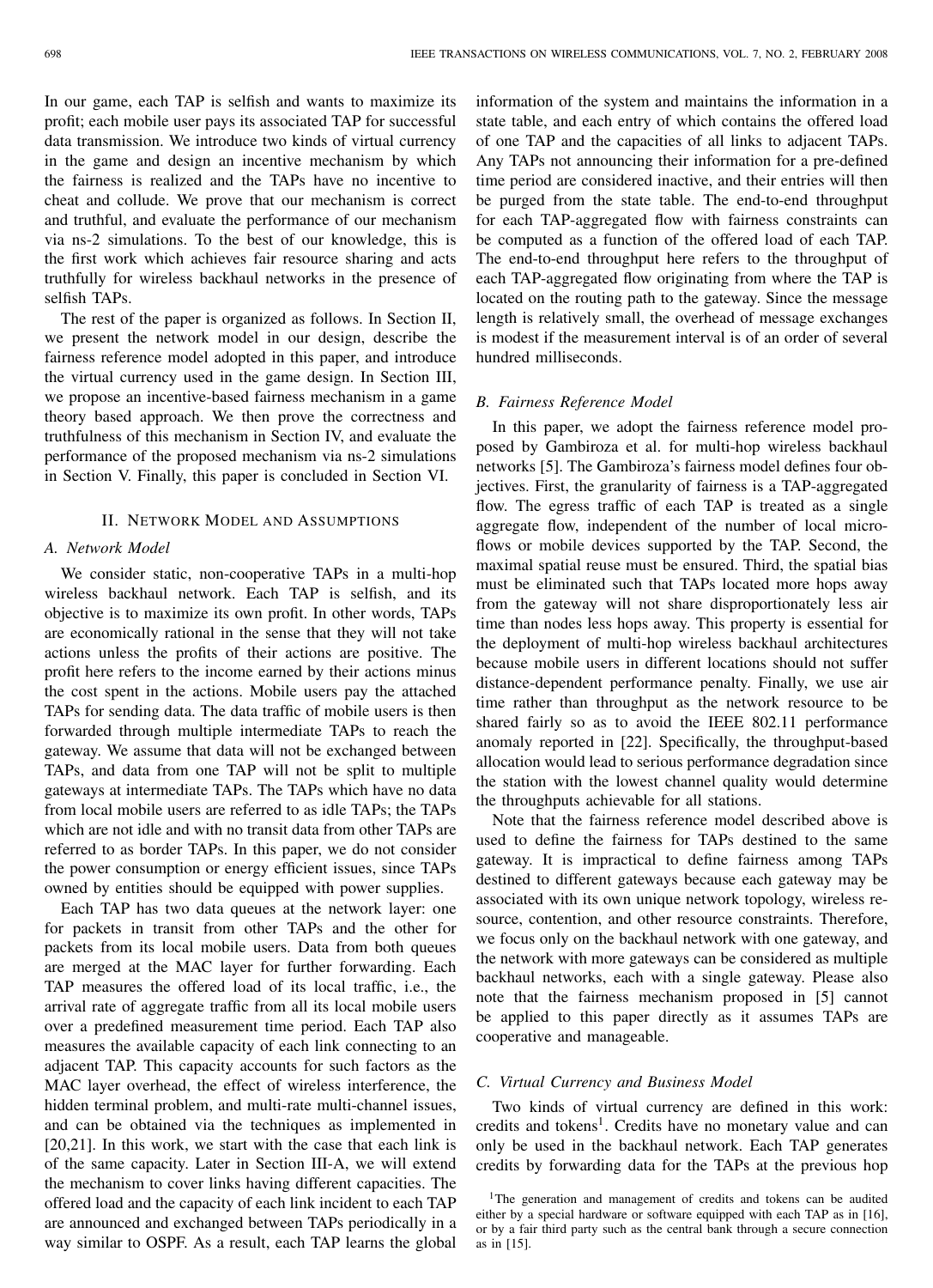and consumes credits in sending data packets for its local mobile users. In this way, we can encourage TAPs to increase their stocks of credits by participating in data forwarding. The exact number of credits for sending one unit data packet is determined by the target throughput of each TAP-aggregated flow in the network, which will be described in more detail in the next section.

The other type of virtual currency is tokens. Unlike credits, tokens have real monetary value. Mobile users pay tokens to their attached TAPs for sending their data; then the TAPs cash their tokens at the central bank. Similar to the concept introduced in [15], the central bank is responsible for the transactions of tokens, and nodes (including users and TAPs) can communicate with the central bank once they have a good link connection to it. The central bank, which may be owned by network operators or service providers, can earn income from the differences in the selling and buying prices of tokens. The network operators or service providers may also own TAPs. This strategy completes the business model of our designed backhaul network. To sum up, tokens, which can be cashed at the central bank, are the major revenue for TAPs. This strategy encourages TAPs to increase their stocks of credits by forwarding data for other TAPs. Therefore, the TAPs will can earn tokens by sending data for their local mobile users.

# III. INCENTIVE-BASED MECHANISM FOR PACKET FORWARDING

In this section, we describe our incentive-based mechanism in detail. In our mechanism, the optimal strategy for each TAP is to forward transit data for other TAPs, which will further ensure that the fairness reference model defined in [5] can be realized. In what follows, we first develop a general formulation to calculate the end-to-end throughput for each TAPaggregated flow in accordance with the fairness constraints. We then describe the operations of TAPs in our mechanism, and model the forwarding behavior as a non-cooperative game for ease of analysis. Note that the target throughput for a TAP corresponds to the end-to-end throughput for the TAP. The amount of wireless bandwidth shared for each TAP accounts for the target throughput for its local mobile users and the used bandwidth to forward transit data for other TAPs.

#### *A. Target Throughput of Each TAP*

In this paper, we provide a general formulation to obtain the target throughputs for TAPs under the fairness constraints in the backhaul network. We start with the case that all TAPs in each measurement period are backlogged, i.e., the queue of each TAP for data from its local users is always backlogged. We consider the network with *N* TAPs and *N* TAP-aggregated flows. Each aggregate flow *f* traverses on a pre-determined route  $R_f$ . We assume that each wireless link *l* on route  $R_f$ is of the same capacity  $C_l$ . Let  $t_l^{\dagger}$  denote the time share for flow f on link  $l, l \in R_s$ . To maximize spatial reuse and link flow *f* on link *l*,  $l \in R_f$ . To maximize spatial reuse and link utilization, the time share assigned to flow  $f$  on each link of route  $R_f$  must satisfy the flow preservation property, i.e., the time share for flow *f* on each link outbound must equal the time share used to forward packets of flow *f* on any of the previous links. Insufficient air time allocation will lead to resource wastage, since the data that had been transmitted on the previous links would be dropped on this link. Excessive air time allocation will also lead to resource wastage, since the link will be idle during a part of the allocated time share. Hence, we have

$$
t_i^f C_l = t_j^f C_l, \forall i, j \in R_f \tag{1}
$$

Since the capacity of each link is assumed the same, (1) can be rewritten by

$$
t_i^f = t_j^f, \forall i, j \in R_f \tag{2}
$$

To avoid spatial bias for flows traversing through different number of hops, we have

$$
t_{l_1^f}^f = t_{l_1^g}^g, \text{for all flows } f \text{ and } g \tag{3}
$$

where  $l_1^{\dagger}$  denotes the first link of flow *f* on route  $R_f$ . Finally, we must find the bottleneck link, which is defined as the link we must find the bottleneck link, which is defined as the link with most traffic passing through within its interference range. Let  $h_i$  denote the number of flows that traverse link *i*, and  $CL_i$ denote the set of contention links, which is the set of links in the interference range of link *i*. The bottleneck link is then defined as the link with the maximum value of  $\sum_{l \in CL_i} h_l$ .<br>To address this bottleneck effect (A) is used to maximize the To address this bottleneck effect, (4) is used to maximize the spatial reuse given that the bottleneck link is *i*.

$$
\sum_{f=1}^{N} \sum_{l \in CL_i} t_l^f = 1.
$$
\n(4)

By solving (2), (3), and (4), we obtain the time share for flow *f* at each hop as follows.

$$
t_l^f = \left[\sum_{k \in CL_i} h_k\right]^{-1}, \forall l \in R_f. \tag{5}
$$

Let  $\rho'_i$  denote the target throughput which satisfies the fairness<br>reference model for flow f originating from  $TAP$ , provided reference model for flow  $f$  originating from  $TAP_i$ , provided that all TAPs are backlogged. Thus,  $\rho'_{i}$  is given by

$$
\rho_i' = t_l^f C_l \tag{6}
$$

Next, we consider the case that not all TAPs are backlogged in each measurement period. Each TAP measures the average offered load of the traffic from all its local mobile users every measurement time period. If the measured offered load  $\lambda_i$  is less than  $\rho'_i$ ,  $TAP_i$  is not backlogged and its target throughput  $\rho_i$  is  $\lambda_i$ . For non-backlogged flow originating from  $TAP_i$ ,<br>the link share time  $t^f \forall l \in R_{T,D}$  in (2) (3) and (4) is the link share time  $t_l^f$ ,  $\forall l \in R_{TAP_i}$ , in (2), (3) and (4) is<br>substituted with  $t_l^f$ ,  $\rightarrow$  /*C*, so so to distribute the sytes substituted with  $t_l^{f} = \lambda_i / C_i$  so as to distribute the extra<br>amount of bandwidth to backlogged TAPs. Let be denote amount of bandwidth to backlogged TAPs. Let  $hc_f$  denote the number of links that flow *f* traverses over the contention links for bottleneck link  $i$  (i.e.,  $CL_i$ ), and  $F_s$  be the set of non-backlogged flows in the calculation. Thus, the time share of backlogged flow *f* is thus given by

$$
t_l^f = \frac{1 - \sum_{f \in F_s} (hc_f \times t_l^{'}f)}{\sum_{k \in CL_i} h_k - \sum_{f \in F_s} hc_f}, \forall l \in R_f \tag{7}
$$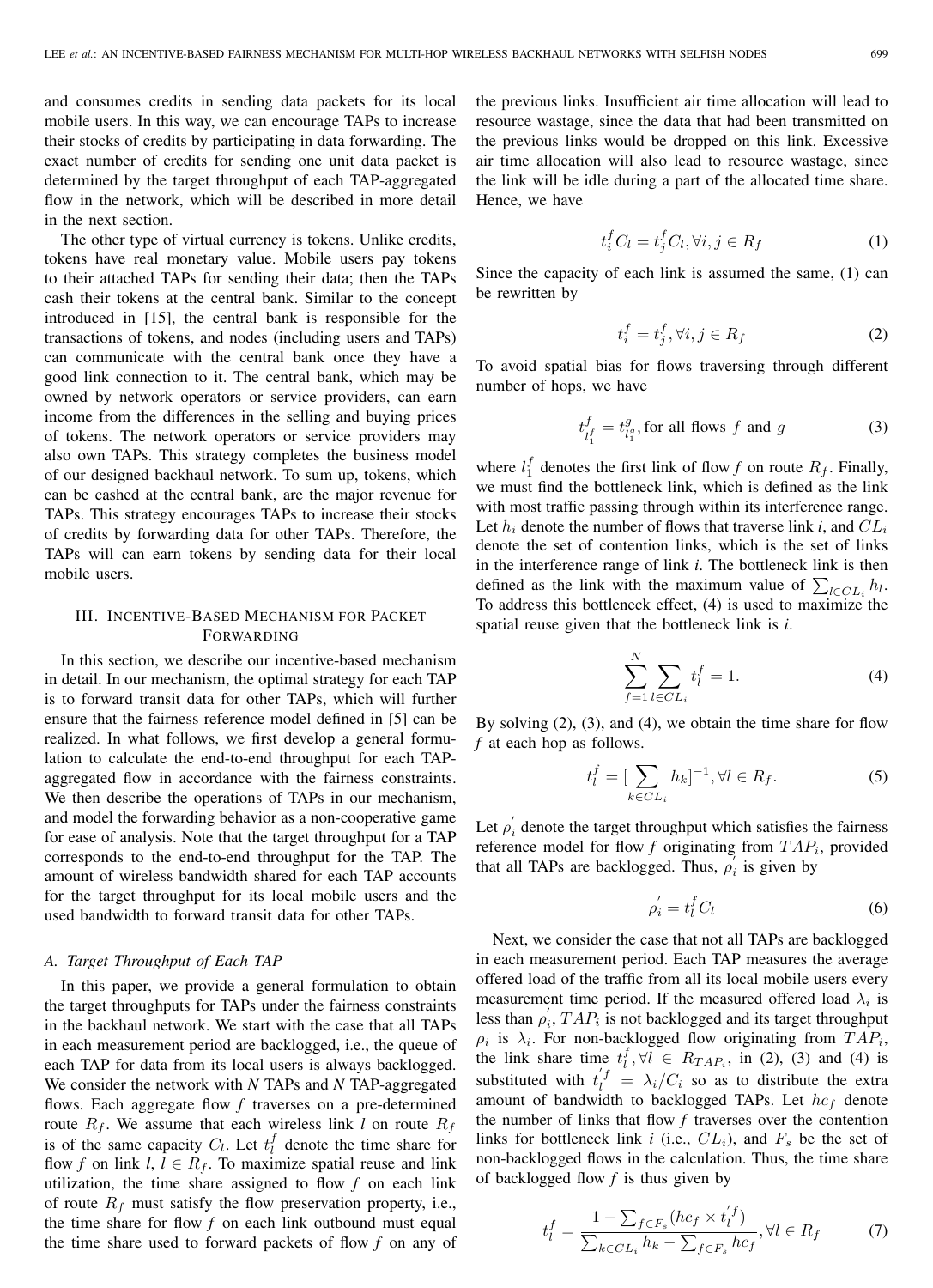The actual target throughput of flow  $f$  originating from  $TAP_i$ , denoted by  $\rho_i$ , is given by

$$
\rho_i = t_l^f C_l. \tag{8}
$$

This calculation may be repeated several times since the resulting target throughputs for some TAPs after receiving the extra amount of bandwidth may exceed their offered loads. Note that we will show in a later section that each TAP will announce its true state about backlogged or non-backlogged flows even if only the backlogged TAPs can share the extra bandwidth.

If links in the network are of different capacities, we can modify (1) as

$$
t_i^f C_i = t_j^f C_j, \forall i, j \in R_f.
$$
\n<sup>(9)</sup>

Let  $C_{max}$  and  $C_{min}$  denote the maximum and minimum link capacities, respectively, in the backhaul network, and flow  $f_{\text{min }C}$  be the aggregate flow from a TAP on the link with the minimum capacity to its adjacent TAPs. Thus, we have  $t^{I_{minC}}_{I^{I_{minC}}} = C_{max} t_u / C_{min}$ , where  $t_u$  is the amount of time  $\int_{\text{that}}^{\text{t}_1}$  transmits the data of flow  $f_{mmC}$  on the link with the maximum canacity (from (9)). Then we have the following maximum capacity (from (9)). Then, we have the following equation according to (3):

$$
t_{l_1^f}^f = \frac{C_{max}}{C_{min}} t_u, \text{for all flows } f.
$$
 (10)

To satisfy the flow preservation property for flow f on its<br>route to the gateway according to (9), we have route to the gateway according to (9), we have

$$
t_l^f = \frac{C_{max}}{C_{min}} t_u \times \frac{C_{l_1^f}}{C_l}, \text{for all links } \in R_f. \tag{11}
$$

Therefore, we can find the bottleneck link *i*, which is the link with the maximum value of  $\sum_{f \in CF_i} \sum_{l \in CL_i} t_l^f$ , and solve the following equation to obtain the value of  $t$ the following equation to obtain the value of  $t_u$ .

$$
\sum_{f \in CF_i} \sum_{l \in CL_i} t_l^f = 1,\tag{12}
$$

where  $CF_i$  is the set of flows traversing contention links  $CL_i$ . The target throughput  $\rho_i$  of  $TAP_i$  is then given by

$$
\rho_i = t_{l_1^f}^f C_{l_1^f}.
$$
\n(13)

Flows that do not traverse the contention links for the bottleneck link can share the remaining wireless bandwidth fairly, and the calculation is similar to the cases with nonbacklogged TAPs. Note that if there are different gateways in the backhaul network, an intermediate TAP may forward its transit data to different gateways. The wireless bandwidth to forward such data should be deducted from its link capacity in calculating the target throughputs of TAPs.

#### *B. Payment-Based Packet Forwarding Mechanism*

In our mechanism, each TAP generates one credit by forwarding one unit of transit data for an adjacent TAP. Credits have no monetary value and can only be used in the network. To earn real income (i.e., the tokens paid by mobile users), TAPs must accumulate enough volume of credits to send data for their mobile users. However, the number of credits consumed in sending one unit of local data is not fixed at one but varies with the target throughput of each TAP in order to satisfy the fairness reference model. Our design philosophy is to (*i*) control the sending rates of border TAPs in accordance with their target throughputs by assigning them an appropriate number of credits at the beginning of each measurement period; (*ii*) adjust the number of credits for sending one unit of local data in each measurement period, which ensures each TAP will forward all transit data for other TAPs so as to maximize the income by generating enough number of credits for sending its local data; (*iii*) pay tokens to the idle TAPs on the routing path so as to encourage them to actively participate in data forwarding.

Let  $\alpha_i$  denote the number of credits that  $TAP_i$  uses to send one unit of local data, and  $ST_i$  be the set of TAPs whose traffic flows traverse over  $TAP_i$ . Thus,

$$
\alpha_i = \frac{\sum_{j \in ST_i} \rho_j}{\rho_i}.
$$
\n(14)

 $\alpha_i$  is designed to encourage  $TAP_i$  to forward transit data for other TAPs and to restrict the sending rate of  $TAP_i$  so that other TAPs, and to restrict the sending rate of  $TAP_i$  so that it will conform with the target throughput  $\rho_i$ . Border TAPs cannot generate credits by forwarding transit data since no transit flows will traverse through them. Thus, their values of  $\alpha_i$  are initialized to 1 and  $\rho_i$  credits are generated every measurement time period. In this way, border TAPs can send their data at a rate of  $\rho_i$ ; the next hop TAPs can generate credits by forwarding these data and the generated credits can then be spent in sending data for their mobile users.

At the beginning of each measurement period, each TAP measures the offered load of its mobile users and exchanges this information with other TAPs. Each  $TAP_i$  then determines the target throughputs of TAPs in the network as in (6), (8) or (13), and the value of  $\alpha_i$  can be determined accordingly. Note that the number of credits consumed by each source TAP in sending one unit of local data (i.e.,  $\alpha_i$ ) is not equal to the sum of the credits generated by the TAPs that forward the data on the routing path to the gateway. We do not need to ensure the balance between the consumption and generation of credits in the system since credits have no monetary value in our mechanism. Moreover, credits cannot be rolled over to the subsequent periods. As a result, TAPs cannot send more bursty traffic than their predetermined limits and thus they have no incentive to cheat. The truthfulness analysis of this mechanism will be presented in Section IV.

Next, we discuss that idle TAPs may have no incentive to forward transit data due to the lack of local data. Let  $\mu$  ( $\mu > 0$ ) denote the number of tokens each mobile user pays for sending one unit of data to the attached TAP, and  $\eta$  ( $\eta > 0$ ), the total number of tokens each source TAP pays to all idle TAPs on the routing path for sending one unit of data. Note that  $TAP_i$  obtains  $\mu$  tokens once it has successfully transmitted one unit of data even though the TAPs between  $TAP_i$  and the gateway do not provide forwarding service. Mobile users may be willing to pay tokens to their attached TAPs only when their data frames can reach the gateway. We will show soon that with our mechanism designed in this section, each TAP will provide forwarding service such that data from mobile users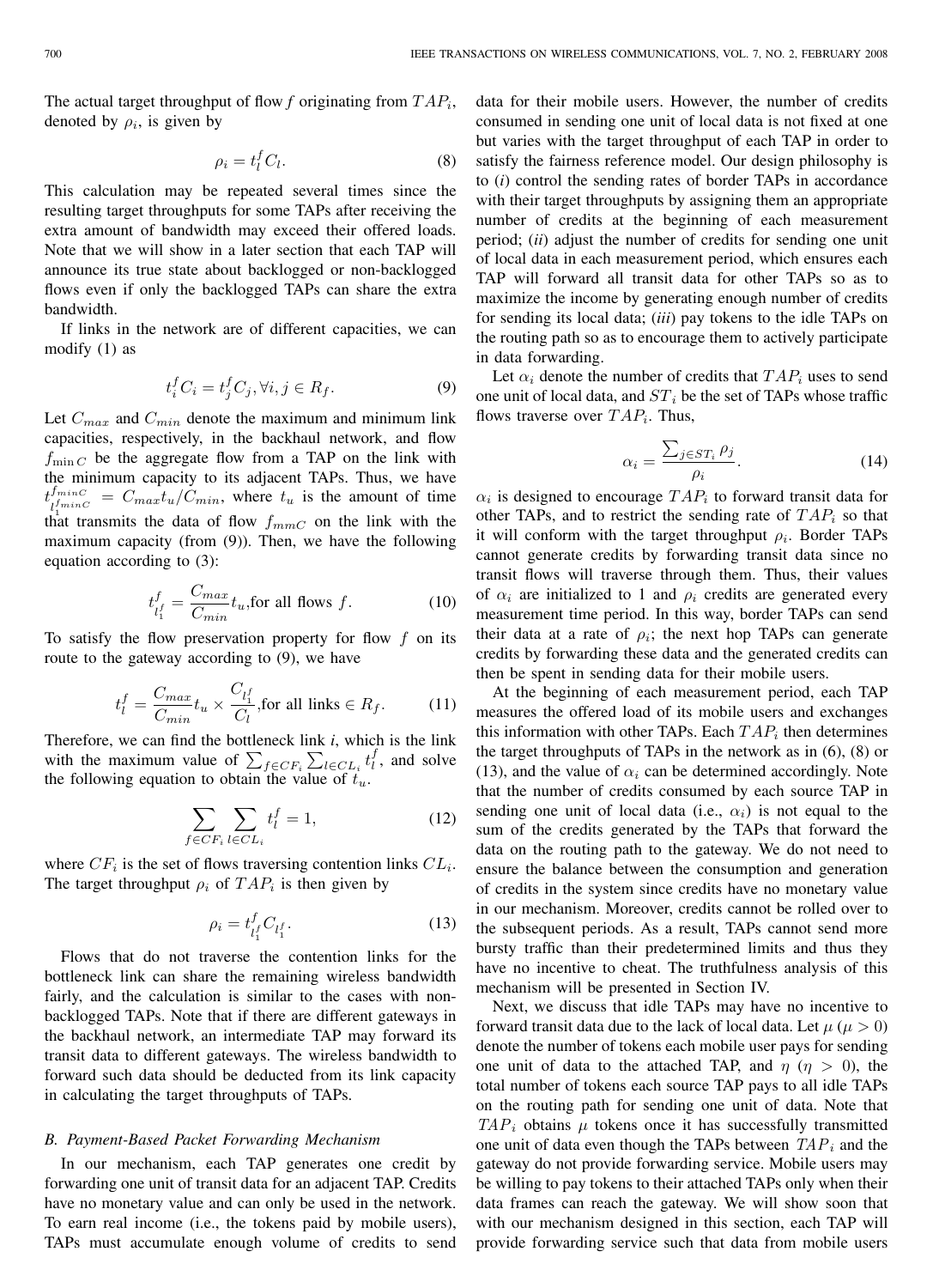

Fig. 1. An illustration of bottleneck links.

can reach the gateway successfully through multi-hop TAPs. The value of  $\mu$  should be larger than  $\eta$  such that the source TAPs will have an incentive to send the data. Moreover, to eliminate hop-count dependent unfairness, each source TAP needs to pay a total of  $\eta$  to the idle TAPs located on its routing path, and similarly, each mobile user needs to pay the same number of tokens for sending one unit of data to its TAP regardless of the number of hops they are away from the gateway. On the contrary, the income earned by each idle TAP for forwarding one unit of transit data can be different since idle TAPs will have incentive to provide forwarding service so long as their profits are positive. Let  $k_i$  denote the number of idle TAPs on the path from the source  $TAPi$  to the gateway. Each idle  $TAPi$  earns  $\eta/k_i$  tokens by forwarding one unit of transit data. Here, the number of tokens spent by each source TAP is equal to the total number of tokens earned by the idle TAPs on the path to the gateway since tokens have monetary value. Note that the value of  $\eta$  can be a small positive value close to zero or  $\mu >> \eta$ . Such design can ensure that the payments from their mobile users are more than the income paid by other source TAPs. This setting prevents nonidle TAPs from cheating (i.e., by announcing themselves as idle TAPs), thus ensuring that each TAP will obtain the target throughput and the fairness will be achieved.

Consider the network shown in Fig. 1 for example. Assume that the capacity of each link is *C*. The carrier sense range of the TAP is twice the transmission range so that the TAPs located two hops away from a TAP are in the carrier sense range of each TAP but not in the transmission range of the TAP. Thus link  $l_3$  is the bottleneck link of this network since its interference range covers all links. Thus,  $CL_{l_3}$  denotes the set of links  $l_1$ ,  $l_2$ ,  $l_3$ ,  $l_4$ ,  $l_5$  and  $l_6$ , and  $\rho'_i$  for each  $TAP_i$ <br>is  $C/14$ ,  $i = 1$ ,  $6$ . Now, if the offered load of  $TAP_i$ , in is  $C/14$ ,  $i = 1, ..., 6$ . Now, if the offered load of  $TAP_6$  in Fig. 1 is only  $C/20$ , which is less than its target throughput  $C/14$  when it is backlogged,  $\rho_6$  is  $C/20$ , and the air time used to transmit data for  $TAP_6$  on links  $l_1$ ,  $l_3$ ,  $l_5$  and  $l_6$  is each  $1/20$ , and  $hc_{TAP_6}$  is 4. Therefore, the air time shared by the remaining contention flows is  $16/20$  (i.e.,  $1 - 4x1/20$ ), and the time share for each TAP, except for  $TAP_6$ , is  $16/200$ (i.e.,  $\frac{16}{20}$ (14 − 4)) according to (7). Consequently, their target throughputs are each  $16C/200$ . This leads to the fact that  $TAP_6$  generates  $C/20$  credits, both  $TAP_2$  and  $TAP_4$ generate <sup>16</sup>C/<sup>200</sup> credits in each measurement period, and the values of  $\alpha_5$  and  $\alpha_3$  are 10/16 (i.e.,  $(C/20)/(16C/200)$ ) and 26/16 (i.e.,  $(C/20+16C/200)/(16C/200)$ ), respectively, according to (14). If both  $TAP_1$  and  $TAP_3$  are idle TAPs in this time period, all the other TAPs must each pay  $\eta$  tokens for sending one unit of data, and  $TAP_3$  and  $TAP_1$  will obtain  $\eta$  (i.e.  $\eta/2 + \eta/2$  from  $TAP_5$  and  $TAP_6$ ) and  $3\eta$  (i.e.,  $\eta/2 +$  $\eta/2 + \eta + \eta$ , respectively, tokens for forwarding one unit of transit data.

#### *C. Game Modeling*

Based on the discussion above, we can model the behavior of data forwarding in wireless backhaul networks as a oneround non-cooperative game since the credits cannot be rolled over to the subsequent time periods and the satisfaction of the fairness is checked in conformance with the target throughput in each measurement period.

**Player** There are *N* players in the game, denoted by  $TAP_1, TAP_2, ..., TAP_N$ . All players are selfish and economically rational. They all attempt to maximize their individual profits, and take actions only when their profits are positive.

**Players' Information** The TAP knows the network topology and the offered loads of the other TAPs in the network. Thus, it can determine the target throughputs of all TAPs according to the fairness constraints and the corresponding values of  $\alpha$ .

**Strategy** Each TAP has two possible strategies: forwarding or not forwarding data for other TAPs.

**Cost of Action** The cost of each action mainly comes from sharing the link capacity. Since each TAP has a power supply, the cost of forwarding packets with respect to energy consumption is not considered in the game.

**Payment**  $(P_i)$  If there are no idle TAPs on the path from the other source  $TAPi$  to the gateway, the source  $TAP_i$ will not pay for service availability but only consume credits; otherwise, the source TAPi must pay  $\eta$  tokens per unit of data to the idle TAPs. Therefore,  $P_i$  of  $TAP_i$  is given by

$$
P_i = \begin{cases} 0, & \text{if there are no idle TAPs from } TAP_i \\ \text{to the gateway} \\ \eta \rho_i, & \text{otherwise.} \end{cases} \tag{15}
$$

**Income**  $(I_i)$ . The gain of non-idle  $TAP_i$  in the system is  $\mu \rho_i$  if the target throughput  $\rho_i$  of  $TAP_i$  can be achieved; otherwise, the income of  $TAP_i$  due to forwarding transit data for other TAPs is  $\sum_{j \in B} \frac{\eta p_i}{k_j}$ , where B is the set of TAPs whose<br>routing paths traverse over  $TAP$ , and k, is the number of idle routing paths traverse over  $TAP_i$ , and  $k_j$  is the number of idle<br>TAPs, including  $TAP_i$ , on the nath from the source  $TAP_i$ , to TAPs, including  $TAP_i$ , on the path from the source  $TAP_i$  to the gateway. Thus,

$$
I_i = \begin{cases} \mu \rho_i, & \text{if } TAP_i \text{ is not an idle TAP} \\ \sum_{j \in B} \frac{\eta \rho_i}{k_j}, & \text{otherwise.} \end{cases}
$$
 (16)

**Profit**  $(W_i)$ . The profit of  $TAP_i$  is the result of the received income minus the payment of the action in each measurement period, which is given by

$$
W_i = I_i - P_i. \tag{17}
$$

Note that we do not consider the regular and fixed expense for each TAP (such as leased line cost, operation and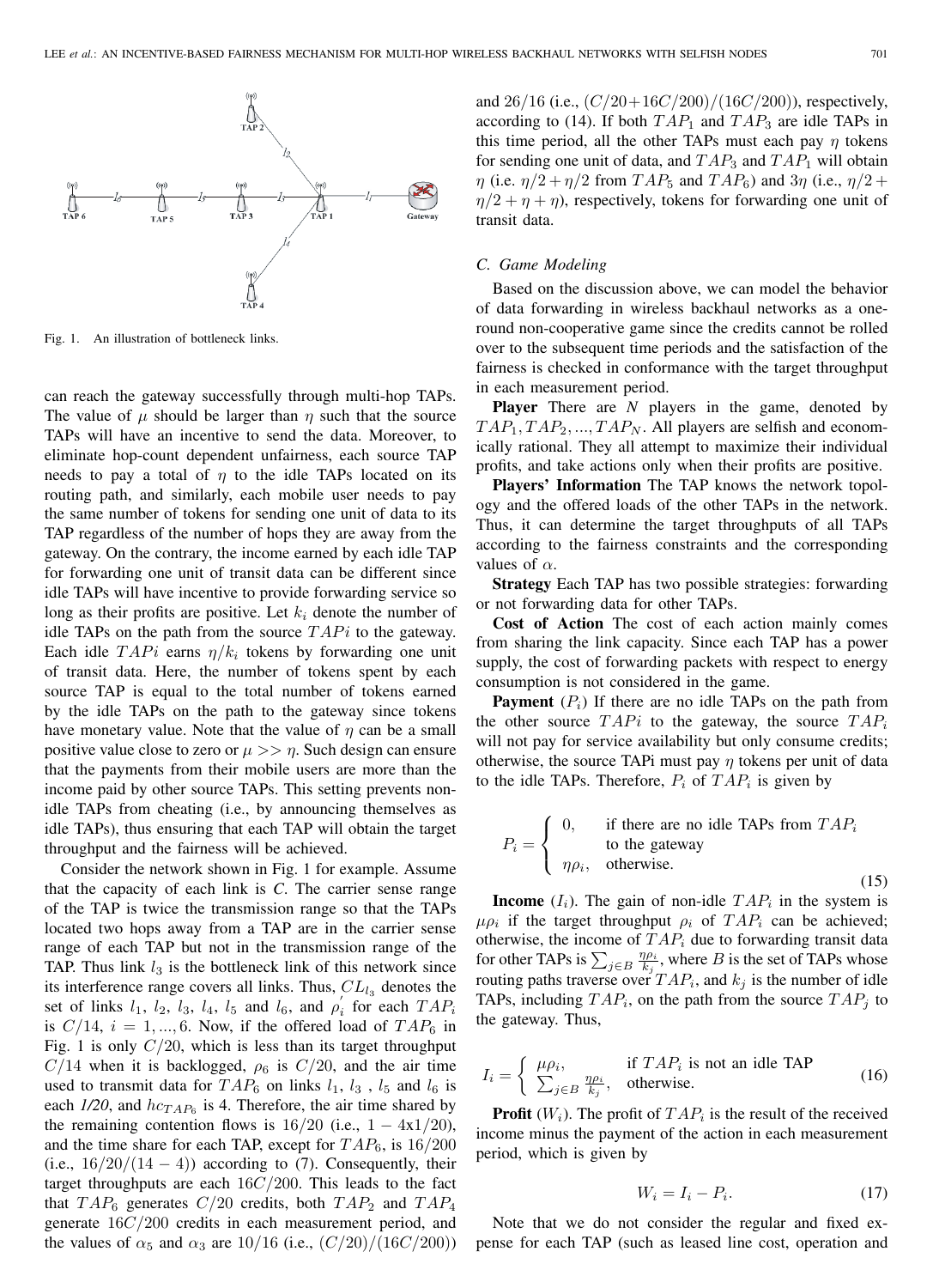maintenance costs) in this work because each player wants to maximize its profit to cover these costs in the game. Instead, we consider the profit of each TAP in each measurement period. The network operators or service providers need to ensure that the profits throughout the operation period are more than these fixed costs by adjusting the values of  $\mu$  and  $\eta$  to ensure the soundness of the business model.

## IV. ANALYSIS

In this section, we prove fairness and truthfulness achieved by the proposed mechanism in the presence of selfish TAPs. We first show that *(i)* forwarding data for other TAPs is the optimal strategy for all TAPs to maximize their expected profits if the values of parameters  $\mu$  and  $\eta$  are properly chosen in the designed mechanism, and *(ii)* the fairness reference model can be enforced in accordance with our mechanism. Then, we prove truthfulness by showing that each TAP in our mechanism will honestly announce the offered load of its local mobile users to the other TAPs in the network.

We first show that the social choice can be achieved in our mechanism. To prove this theorem, we have the following lemmas.

**Lemma 1**: Each intermediate TAP is willing to forward data for other TAPs if  $\mu > \eta$  and  $\eta > 0$ .

**Proof:** There are two cases to discuss.

Case 1:  $TAP_i$  is not idle. This means that  $TAP_i$  has data from mobile users to send. The profit of sending one unit of local data (i.e.,  $\mu$ , or  $\mu - \eta$  if there are idle TAPs between  $TAP_i$  and the gateway) is positive if  $\mu > \eta$ . Note that  $TAP_i$ earns  $\mu$  tokens once it has successfully transmitted one unit of data even if the TAPs between  $TAP_i$  and the gateway do not provide forwarding service according to our mechanism design in Section III-B. Moreover,  $TAP_i$  must forward all transit data to maximize its income  $\mu \rho_i$  since it needs an amount of  $\alpha_i$ credits to send one unit of local data in our mechanism.

Case 2:  $TAP_i$  is idle. As long as  $\eta$  is positive, idle TAPs will gain profit by forwarding data.

Thus, each intermediate TAP is willing to forward all transit data for the other TAPs regardless of the strategies adopted by other TAPs in the network.

**Lemma 2**: The fairness reference model can be enforced in accordance with our mechanism.

**Proof**: We prove this lemma by showing that the shared throughput of  $TAP_i$  is its target throughput  $\rho_i$ , regardless of whether  $TAP_i$  is a border TAP.

Case 1:  $TAP_i$  is a border TAP. Since  $TAP_i$  is a border TAP, it will generate  $\rho_i$  credits at the beginning of each measurement period. Thus, it can send the data of mobile users at a rate of  $\rho_i$  because its value of  $\alpha_i$  is 1. Consequently, it can obtain this target throughput thanks to each of the intermediate TAPs being willing to forward data (from Lemma 1), and Eq.  $(4)$  or  $(12)$  is satisfied.

Case 2:  $TAP_i$  is an intermediate TAP. Since  $TAP_i$  will forward data for the other TAPs at previous hops according to Lemma 1, the aggregate transit data rate of  $TAP_i$  is<br>  $\sum_{n=0}^{\infty}$  as a result  $TAP_i$  can get  $\sum_{n=0}^{\infty}$  or credits by  $\sum_{j \in ST_i} \rho_j$ . As a result,  $TAP_i$  can get  $\sum_{j \in ST_i} \rho_j$  credits by forwarding data and then can send local data at a rate of forwarding data, and then can send local data at a rate of  $\rho_i$  since we control the forwarding/sending ratio as  $\alpha_i$  =

 $\sum_{j \in ST_i} \rho_j / \rho_i$ , according to (14). Thus,  $TAP_i$  can get its trace throughput  $\rho_i$  with our mechanism target throughput  $\rho_i$  with our mechanism.

**Theorem 1**: The outcome that each independent TAP optimizes its profits according to the rules in the proposed mechanism is the desired outcome if  $\mu > \eta$  and  $\eta > 0$ .

**Proof**: Lemma 1 shows that the optimal strategy for each TAP is to provide forwarding service regardless of the strategies of other TAPs in the network. Thus, there is one and only one Nash equilibrium in our game, in which the strategy of each TAP is to forward transit data. Moreover, from Lemma 2, we show that the fairness model can be enforced if Lemma 1 holds. This means that the fairness model will be realized when our designed game is in Nash equilibrium. Therefore, the outcome of the game played by non-cooperative TAPs according the rules defined in our mechanism is our desired outcome.

**Theorem 2**: Each TAP will announce its true offered load from its mobile users if the value of  $\eta$  is a positive value close to 0 or  $\mu >> \eta$ .

**Proof**: TAPs may cheat in any of four ways in the designed mechanism: (*i*) announce a lower offered rate; (*ii*) announce a higher offered rate; (*iii*) announce itself as a non-idle TAP; (*iv*) announce itself as an idle TAP. We show that each TAP in the backhaul network will not have an incentive to cheat.

Case 1:  $TAP_i$  announces a lower rate. This will lead to a higher value of  $\alpha_i$  according to (14), and so that  $TAP_i$  can send the less amount of local data by forwarding the same value of transit data if  $TAP_i$  is not a border TAP. Otherwise, if  $TAP_i$  is a border TAP, the announcement of a lower rate will lead to a lower target throughput for  $TAP_i$ , and so that less credit can be generated in each measurement period. Consequently,  $TAP_i$  will get less target throughput and have less profit paid by its mobile users than when it announces a correct offered rate. Therefore,  $TAP_i$  has no incentive to cheat.

Case 2:  $TAP_i$  announces a higher rate. If  $TAP_i$  cheats and announces a higher rate than its real offered rate, the value of  $\alpha_i$  will be smaller and the generated credits of  $TAP_i$  can be used to send more local data. The higher the offered rate announced by a border TAP, the more the credits generated for itself. However, since  $TAP_i$  does not have such local data to send in this time period, and the credits cannot be rolled over to the subsequent time periods in our mechanism, the shared throughput of  $TAP_i$  remains the same. Thus,  $TAP_i$  has no incentive to cheat.

Case 3: idle  $TAP_i$  cheats and announces itself as a non-idle TAP. Since idle TAPs can earn  $\eta/k_i$  tokens by forwarding one unit of data,  $TAP_i$  will not announce itself as a non-idle TAP since it would not get any tokens from its mobile users.

Case 4: non-idle  $TAP_i$  cheats and announces itself as an idle TAP.  $TAP_i$  has no incentive to cheat since  $\mu \rho_i > \sum_{n=1}^{\infty} n \rho_i / k$ , in our mechanism if the value of *n* is a positive  $\sum_{j \in B} \eta \rho_j / k_j$  in our mechanism if the value of  $\eta$  is a positive value close to 0 or  $\mu \gg n$ value close to 0 or  $\mu >> \eta$ .

Thus, the profit of TAPs will not increase if they cheat in any one of the four cases. Moreover, collusion is helpless in our mechanism. Therefore, our mechanism is truthful.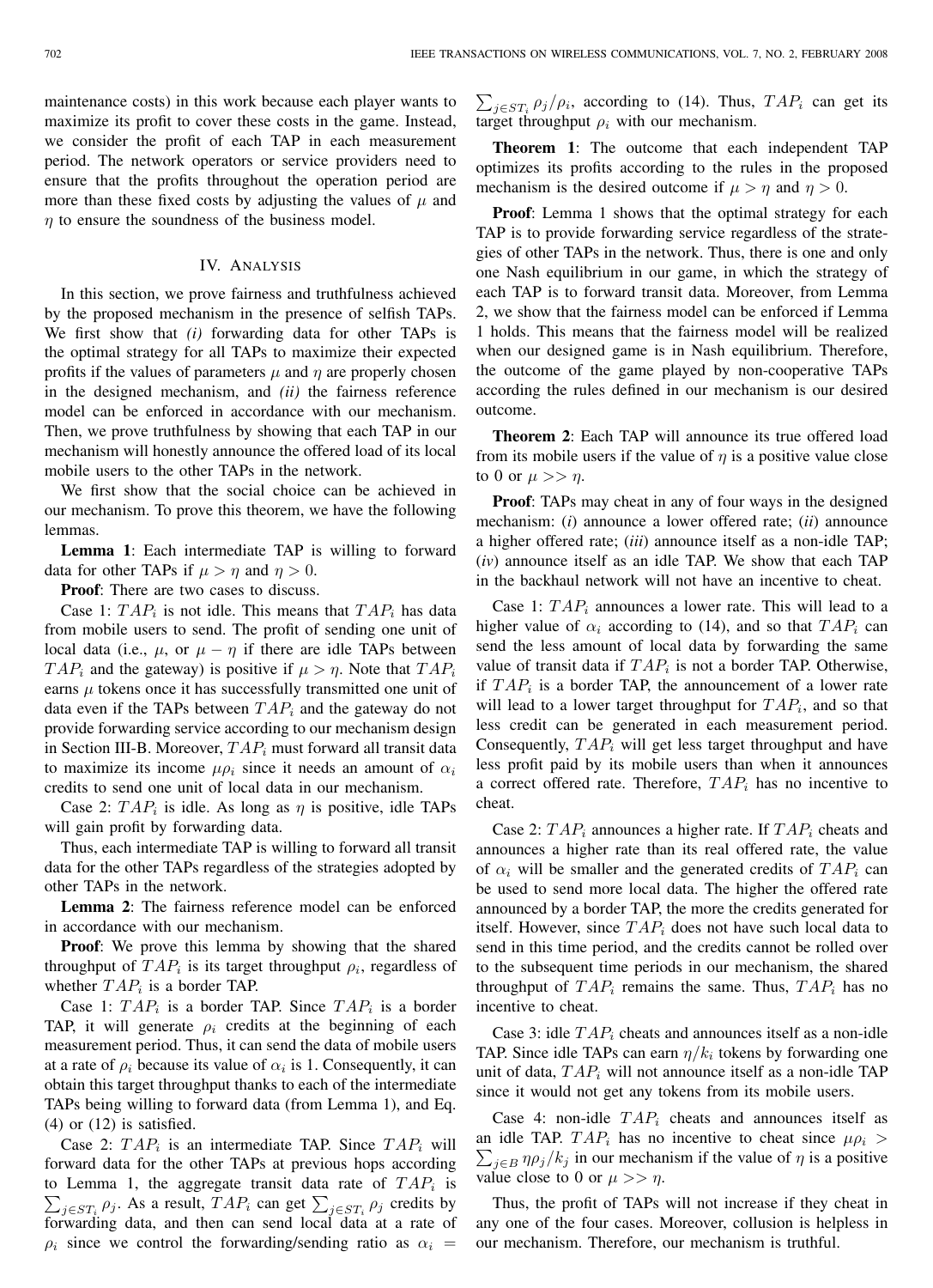

Fig. 2. Topology for the simulations.



Fig. 3. Throughput performance of non-cooperative TAPs with different traffic loads.

#### V. PERFORMANCE EVALUATION

In this section, we evaluate the performance of the proposed mechanisms via ns-2 simulations. The wireless link rate is set to 11Mbps and each traffic flow is generated as CBR UDP traffic with packet size, including the IP header, fixed at 1500 bytes. The MAC protocol used in these simulations is IEEE 802.11 DCF with RTS/CTS. Fig. 2 shows the simulation topology, in which TAPs located two hops away are in the carrier sense range, but not in the transmission range. The results shown in Figs. 3-5 are plotted with 95% confidence intervals.

We first demonstrate the effect of 802.11 DCF in multi-hop wireless backhaul network when TAPs are non-cooperative. Fig. 3 shows the end-to-end throughputs of TAPs with different traffic loads (i.e., 0.75Mbps, 1Mbps and 1.25Mbps). We can see that if TAPs are non-cooperative, the TAPs directly connected to the gateway, such as  $TAP_1$ ,  $TAP_6$  and  $TAP_7$ , consumes all wireless bandwidth and the other TAPs suffer from starvation. Moreover, the wireless bandwidth contended by all TAPs other than  $TAP_1$ ,  $TAP_6$  and  $TAP_7$  is wasted since the next hop TAPs will not provide forwarding service.

Then, we show the unfairness of 802.11 DCF for cooperative TAPs without our mechanism. Fig. 4 shows the simulation results with different offered rates. We can see that (*i*) the TAPs located more hops away from the gateway obtain less end-to-end throughputs than those less hops away, resulting in spatial bias in the network; (*ii*) the degree of bias increases when the offered rates of TAPs increase because both transit



Fig. 4. Throughput performance with cooperative TAPs.



Fig. 5. Throughput performance of our mechanism.

and local data are put into the same queues, thus increasing the frame dropping rates of the data from other TAPs when the arrival rates of mobile users increase; *(iii)* although  $TAP_3$ and  $TAP_2$  are two hops away from the gateway,  $TAP_3$  gets less end-to-end throughput because more neighbors contend for the wireless channel.

Next, we demonstrate the effect of our proposed mechanism. In our simulation, the available link bandwidth is about 3.3 Mbps, accounting for the network topology, the contention among nodes in the network and the packet size. Both  $l_1$  and  $l_3$  can be selected as the bottleneck links in this scenario since they both have the largest value of  $\sum_{l \in CL_i} h_l$ .<br>In this simulation, we choose  $l_s$  as the bottleneck link and the In this simulation, we choose  $l_1$  as the bottleneck link and the contention links of link  $l_1$  are shown in Fig. 2. We consider three scenarios in this simulation. In the first scenario, all TAPs in the network are backlogged, and thus the target throughput of each TAP is 220kbps (i.e., 3300/15) according to our mechanism. The offered of  $TAP_5$  drops to 100kbps in the second scenario and the target throughput for each of the other TAPs is about 250kbps (i.e., 3000/12). In the last scenario,  $TAP_3$  and  $TAP_7$  are idle. Therefore, the target throughputs for the other TAPs are each 275kbps. Fig. 5 shows the simulation results for the simulated throughputs and the target throughputs for TAPs in different scenarios. We can see that our proposed mechanism works well even when there are idle and non-backlogged TAPs.

#### VI. CONCLUSION

In this paper, we study the fairness problem in multihop wireless backhaul networks with selfish Transit Access